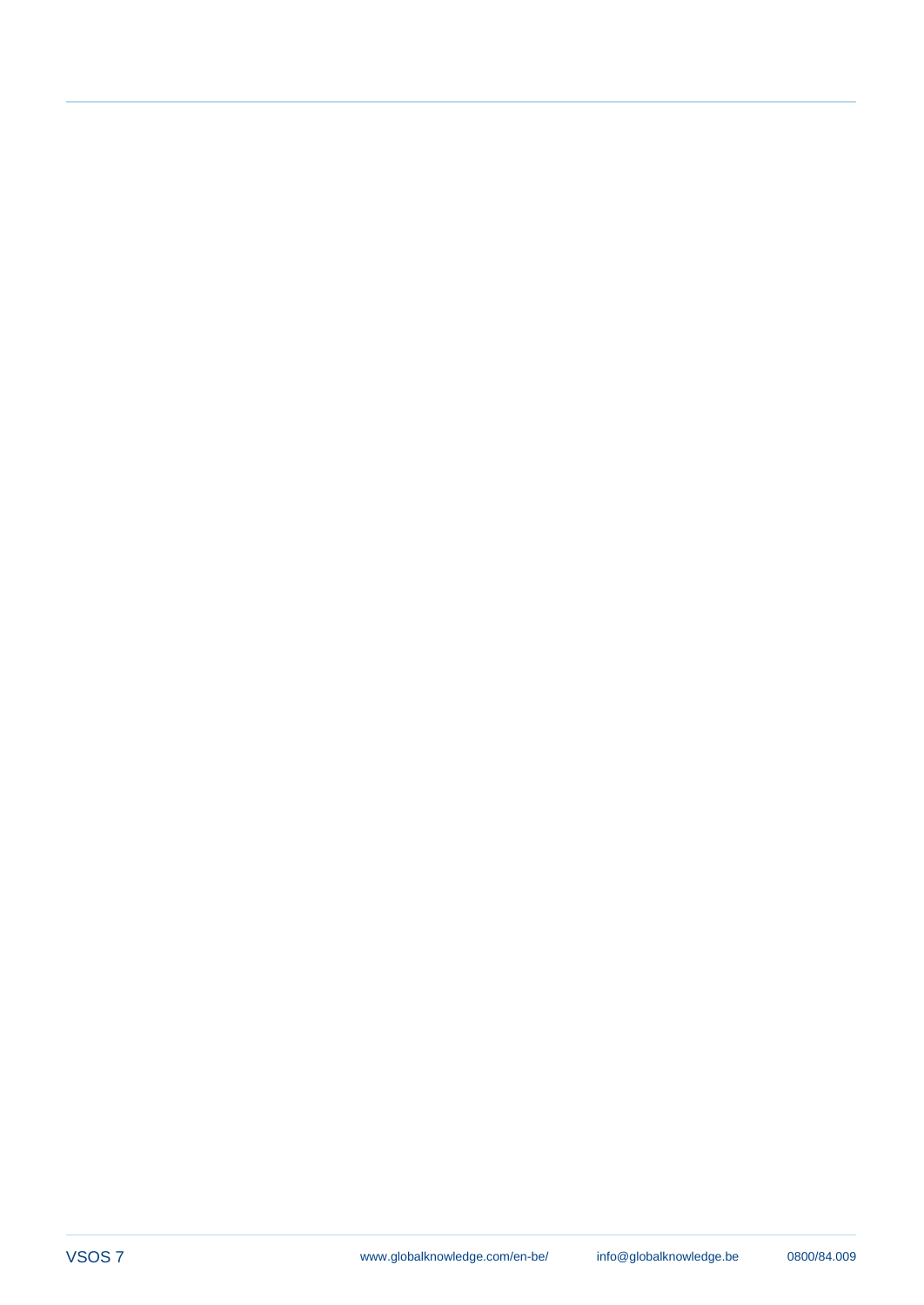### Content:

1 Course Introduction **• Describe identity federation and recognize** • Use esxtop to monitor key storage line its use cases performance metrics line line • Introductions and course logistics • Configure identity federation <br> 8 Network Optimization line line • Course objectives • Describe the benefits and use cases of • Explain performance features of network vSphere Trust Authority **adapters** 2 Network Scalability • Configure vSphere Trust Authority • Explain the performance features of • Configure and manage vSphere distributed line vs in the vSphere networking vSphere networking switches line in the state of the state of the state of the state of the state of the state of the state of the • Use host profiles to manage ESXi configuration compliance • Use esxtop to monitor key network • Describe how VMware vSphere® Network I/O line performance metrics and performance metrics Control enhances performance • Manage and update VM templates in content libraries 9 vCenter Server Performance Optimization • Explain distributed switch features such as port mirroring and NetFlow • Create and manage resource pools in a  $\|\cdot\|$  Describe the factors that influence vCenter cluster cluster  $\blacksquare$  Server performance 3 Storage Scalability 5 CPU Optimization • Use VMware vCenter® Server Appliance™ • Explain why VMware vSphere® VMFS is a line tools to monitor resource use high-performance, scalable file system • Explain the CPU scheduler operation and other features that affect CPU performance 10 Introduction to vSphere with Kubernetes • Explain VMware vSphere® Storage APIs -Array Integration, VMware vSphere® API for Storage **• Explain NUMA and vNUMA support** • Differentiate between containers and virtual line line line machines and the machines of the machines of the machines of the machines of the machines of the machines of the machines of the machines of the machines of the machines of the machines of the machines of th Awareness™, and vSphere APIs for I/O • Use esxtop to monitor key CPU Filtering **Example 2 performance metrics • Identify the parts of a container system** line line line • Configure and assign virtual machine storage 6 Memory Optimization • Recognize the basic architecture of policies line Kubernetes line Kubernetes line Kubernetes line Kubernetes line Kubernetes line Kubernetes line K line line • Explain ballooning, memory compression, • Create VMware vSAN™ storage policies and host-swapping techniques for memory • Describe a basic Kubernetes workflow reclamation when • Configure VMware vSphere® Storage DRS™ • Describe the purpose of vSphere with and VMware vSphere® Storage I/O Control memory is overcommitted Kubernetes and how it fits into the VMware Tanzu portfolio • Discuss vSphere support for NVMe and iSER • Use esxtop to monitor key memory performance metrics **• Explain the vSphere with Kubernetes** supervisor cluster 4 Host and Management Scalability 7 Storage Optimization **• Production Fig.** Describe the Tanzu Kubernetes Grid line service in the service service • Use the vSphere Client to manage vSphere **example 3 • Describe storage queue types and other •** Describe storage queue types and other factors that affect storage performance